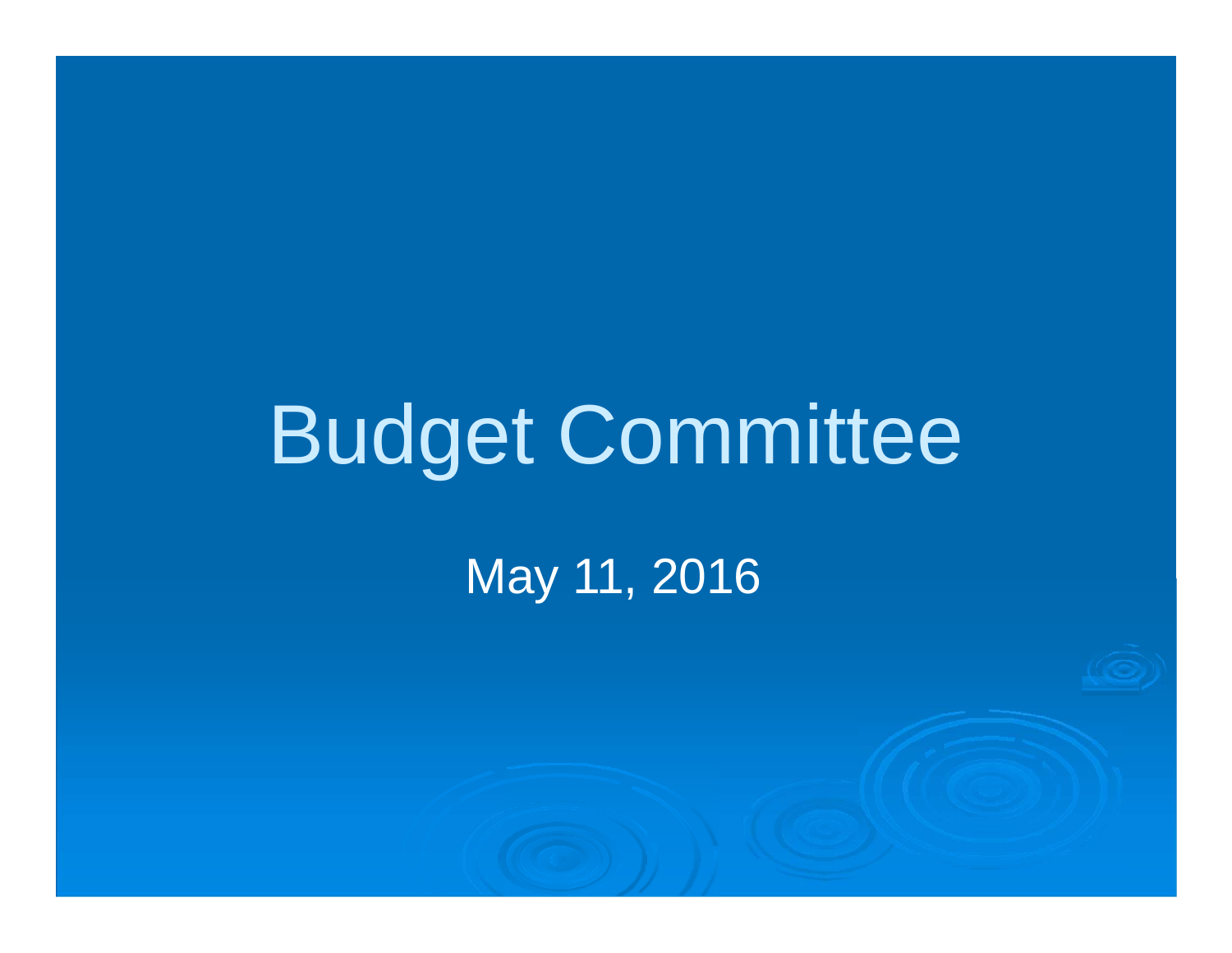#### Agenda

- $\overline{\mathbf{X}}$ Election of Chair/Vice Chair
- $\frac{1}{2}$ Budget Committee Responsibilities
- $\overrightarrow{x}$  Presentation of Budget Message and Budget Document
- ✿ Committee Discussion
- $\frac{1}{2}$ Information requests
- $\overrightarrow{x}$ Proposed Budget Committee Calendar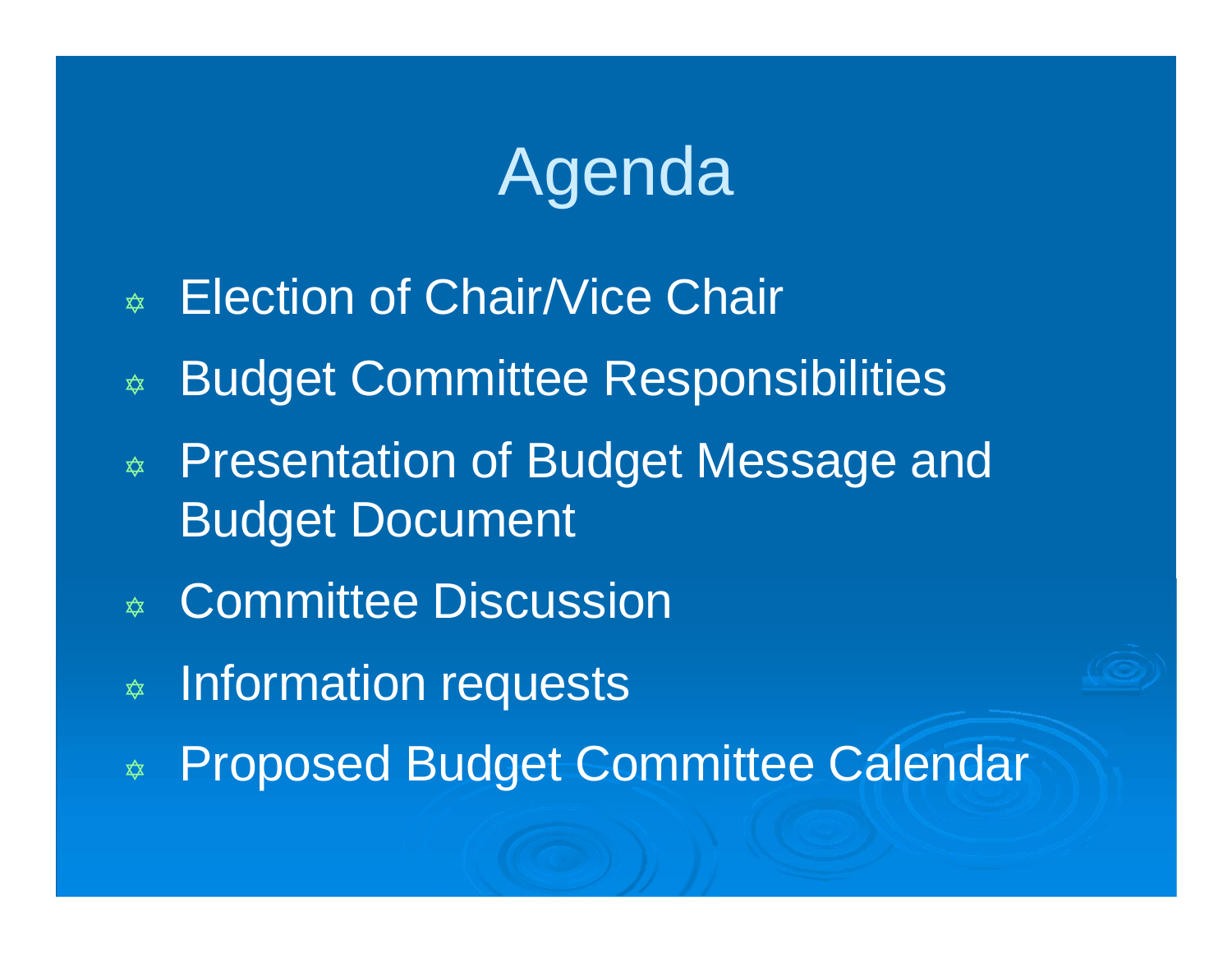#### Purpose of the Committee

- $\frac{1}{2}$  Conduct public hearings to hear budget message and review the budget
- $\overrightarrow{\mathbf{x}}$  Listen to comments and questions from the public
- $\frac{1}{2}$ Consider public input in budget deliberations
- $\frac{1}{2}$  Approve the property tax rate to submit to assessor
- $\overrightarrow{\mathbf{x}}$  Approve budget and recommend to the governing body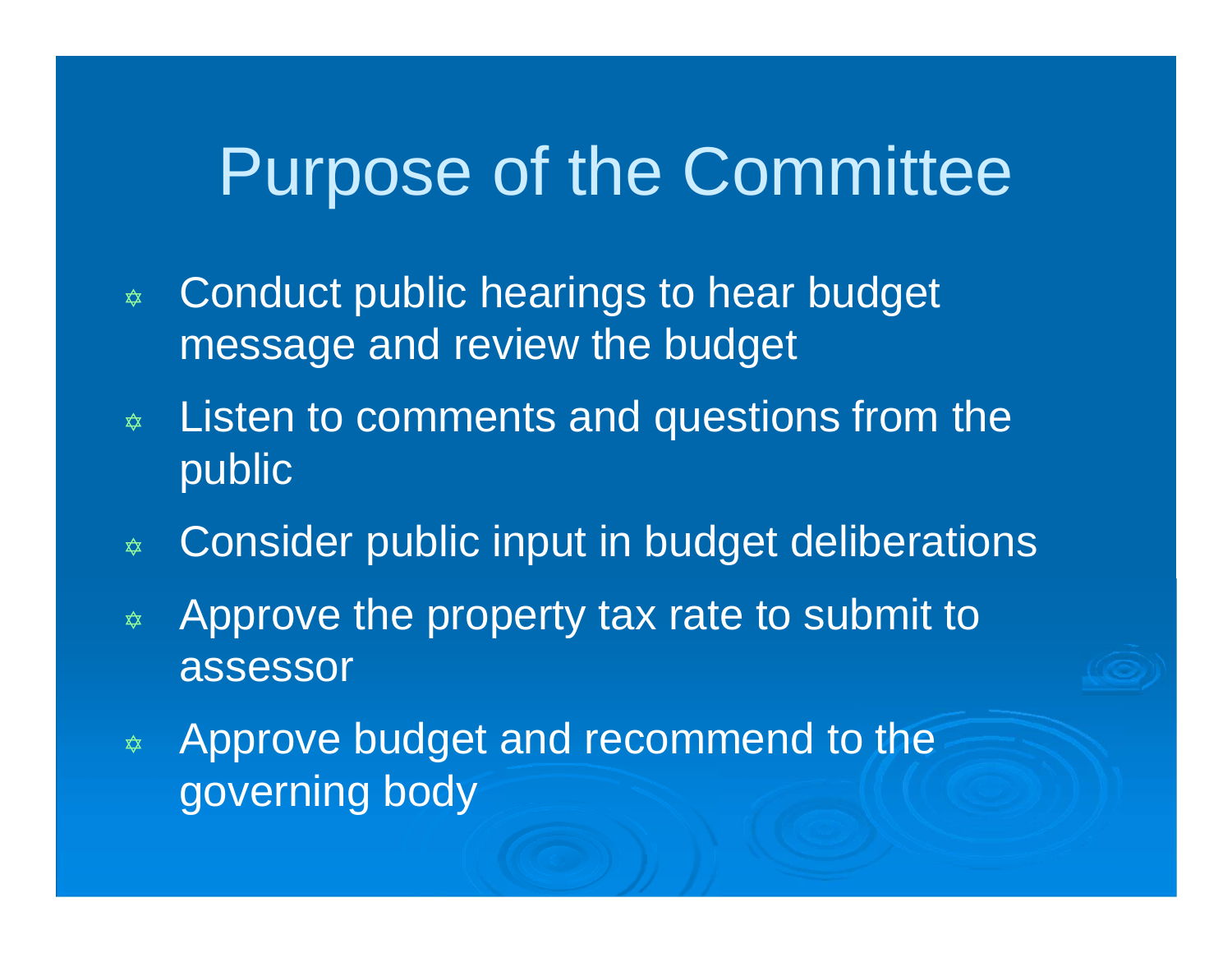### Legal Mandates

- $\overrightarrow{x}$  Must hold at least one meeting to :
	- $\boldsymbol{\Phi}$  $_{\circ}$  Receive the budget document
	- $\boldsymbol{\Phi}$ Provide opportunity for public input
- $\overrightarrow{x}$  Must have <sup>a</sup> quorum (more than one half) to hold <sup>a</sup> meeting
- $\overrightarrow{x}$  Cannot approve personnel, employee contracts, or salary levels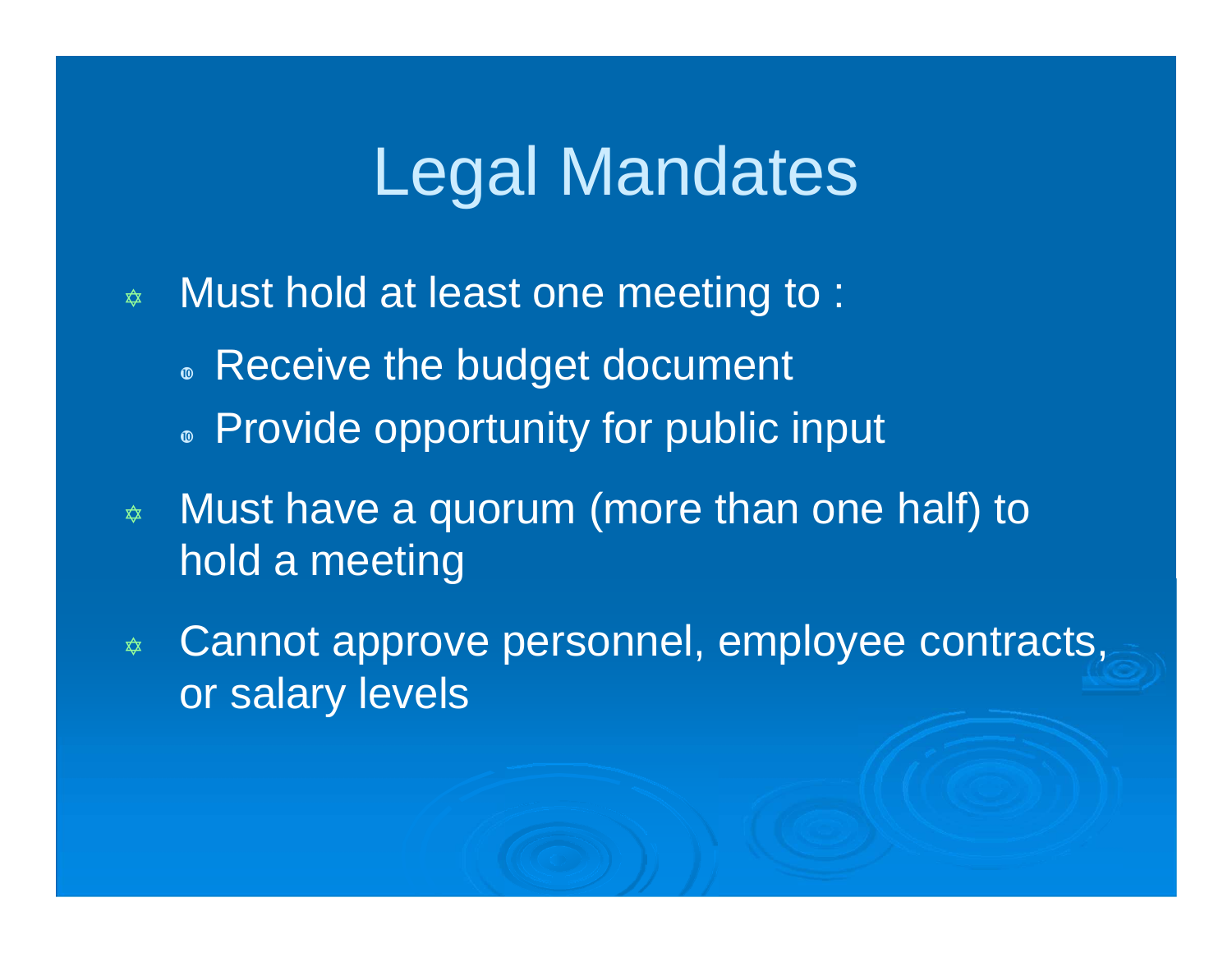### What can the budget committee do with the budget?

- ✿ ☆ ". .Budget committees role is not to directly establish or eliminate specific programs or services . ." (Oregon Department of Revenue Local Budgeting in Oregon p.11)
- $\frac{1}{2}$  Governing bodies responsible for setting budget parameters
- $\overrightarrow{\mathbf{r}}$  By majority vote "may add or delete funding for specific services" but final authority rests with governing body.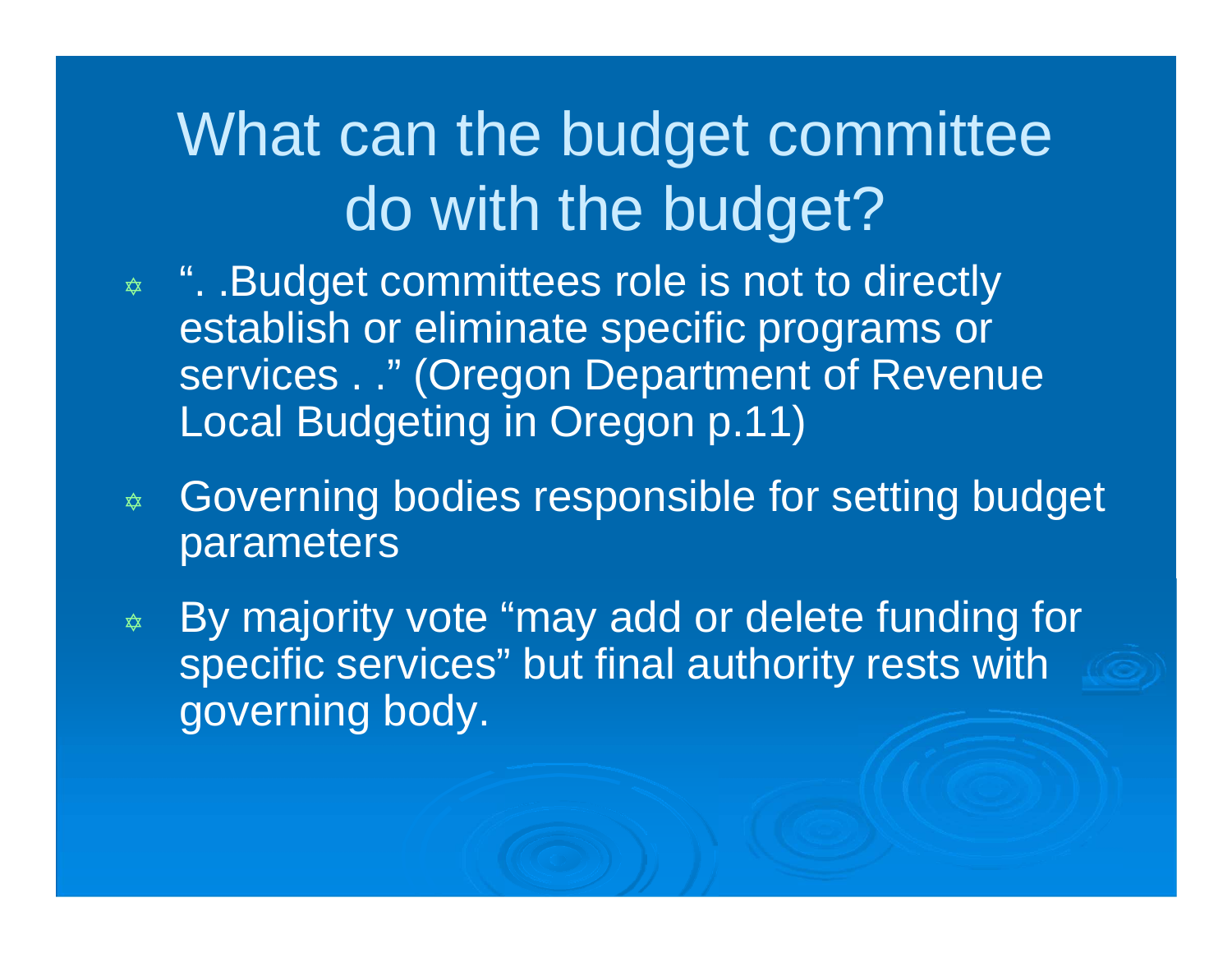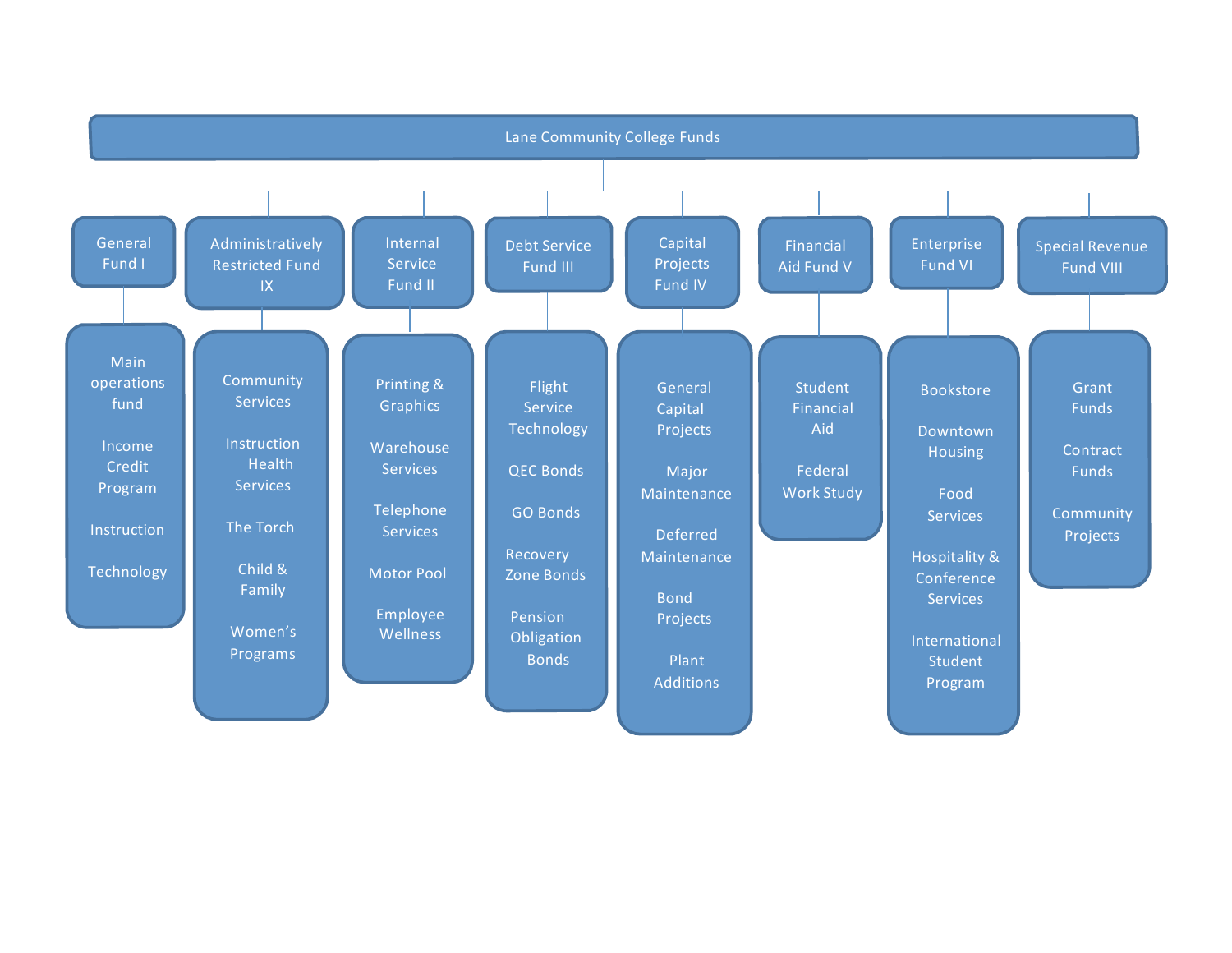## Proposed Budget Committee Calendar

- ✿ 5/11/16 Budget Committee Meeting, 5 pm Budget Message, Proposed Budget Document distributedBoard meeting at 6:30
- ✿ 5/18/16 Budget Committee Meeting, 5:30 pmPublic Comment
- $\frac{1}{2}$ 5/25/16 Budget Committee Meeting, 5:30 pm (if necessary)
- $\overrightarrow{\mathbf{x}}$  6/08/16 Board Meeting, 6:30 pm: Public Budget HearingBoard adopts budget, appropriates funds, levies taxes